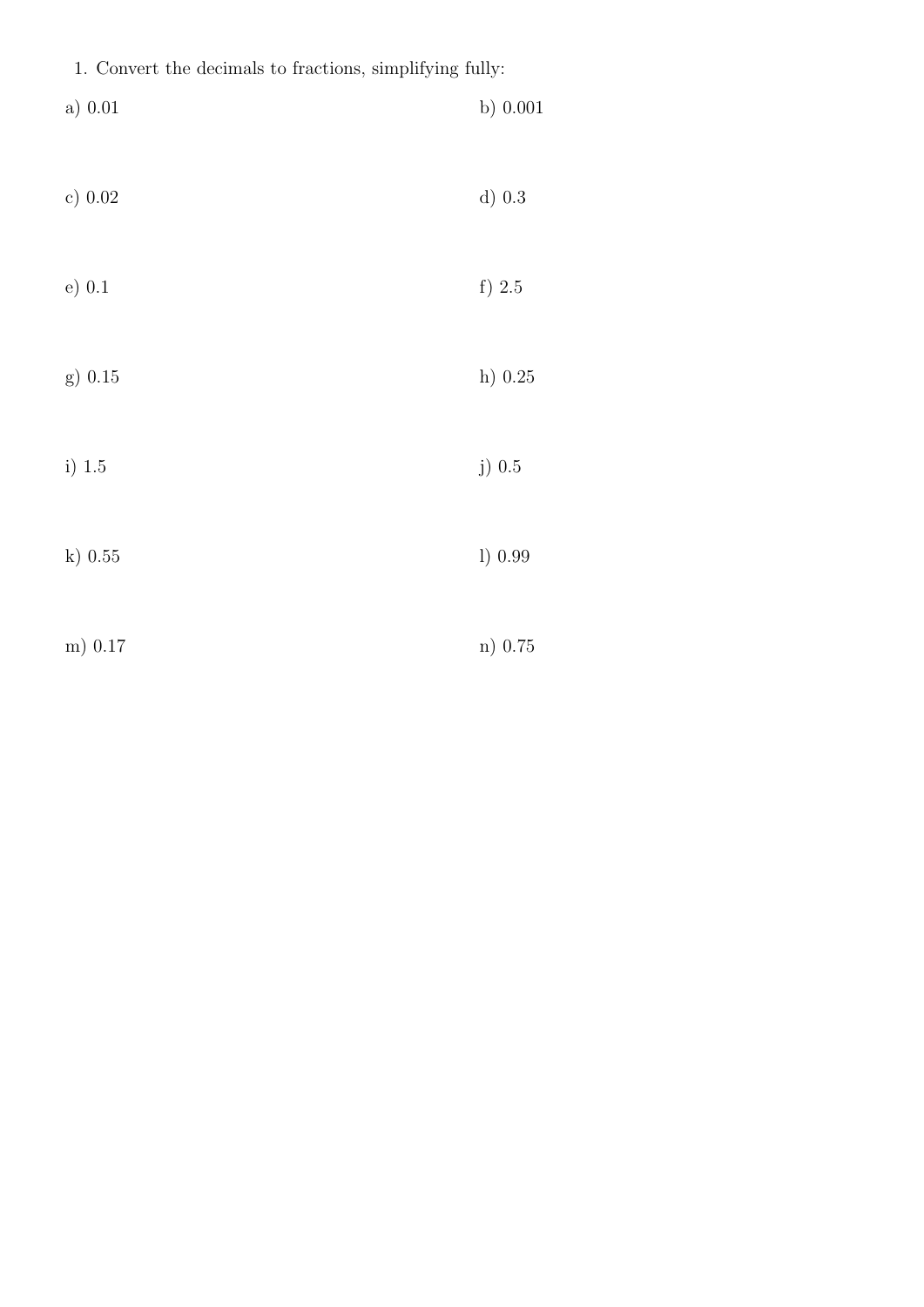## 2. Convert the fractions to decimals:

a) 
$$
\frac{1}{100}
$$
  
\nb)  $\frac{3}{10}$   
\nc)  $\frac{1}{5}$   
\nd)  $\frac{7}{10}$   
\nf)  $\frac{5}{2}$   
\ng)  $\frac{3}{20}$   
\nh)  $\frac{1}{4}$   
\ni)  $\frac{3}{2}$   
\nj)  $\frac{3}{2}$ 

- k)  $\frac{55}{100}$  $\frac{55}{100}$  1)  $\frac{99}{100}$ 1)  $\frac{99}{100}$
- m)  $\frac{17}{100}$  $\frac{17}{100}$  n)  $\frac{3}{4}$ n)  $\frac{3}{4}$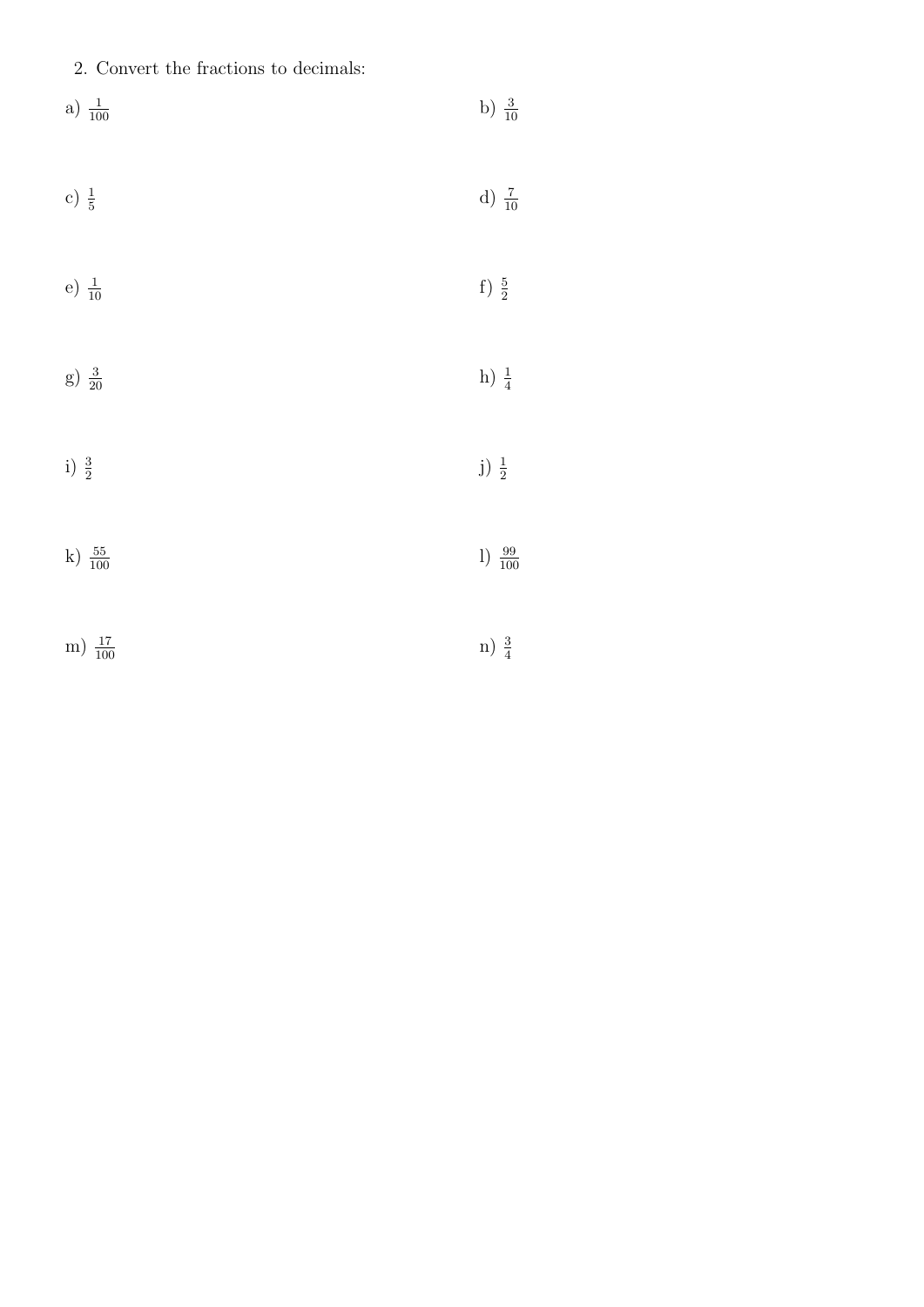| 3. Convert the percentages to fractions, simplifying fully: |            |  |  |  |
|-------------------------------------------------------------|------------|--|--|--|
| a) $1\%$                                                    | b) $100\%$ |  |  |  |
| c) $2\%$                                                    | d) 200%    |  |  |  |
| e) $10\%$                                                   | f) $250\%$ |  |  |  |
| g) 15%                                                      | h) $25%$   |  |  |  |
| i) 150%                                                     | j) 50%     |  |  |  |
| k) $55\%$                                                   | 1) 99%     |  |  |  |
| m) 17%                                                      | n) 75%     |  |  |  |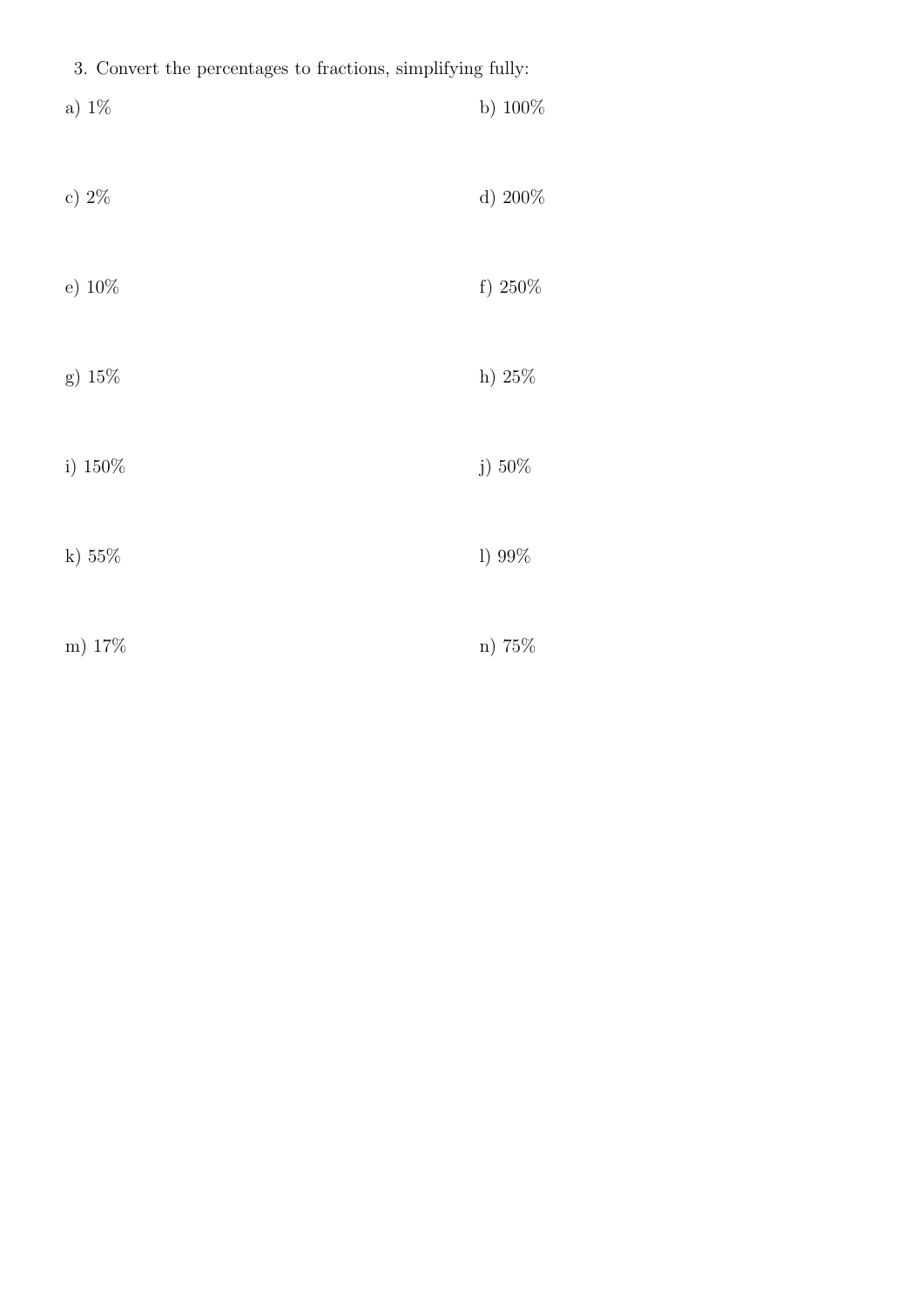|  |  |  | 4. Convert the percentages to decimals: |  |  |
|--|--|--|-----------------------------------------|--|--|
|--|--|--|-----------------------------------------|--|--|

| a) $1\%$  | b) $100\%$ |
|-----------|------------|
| c) $2\%$  | d) 200%    |
| e) $10\%$ | f) $250\%$ |
| g) $15\%$ | h) 25%     |
| i) 150%   | j) 50%     |
| k) $55%$  | 1) 99%     |
| m) 17%    | n) 75%     |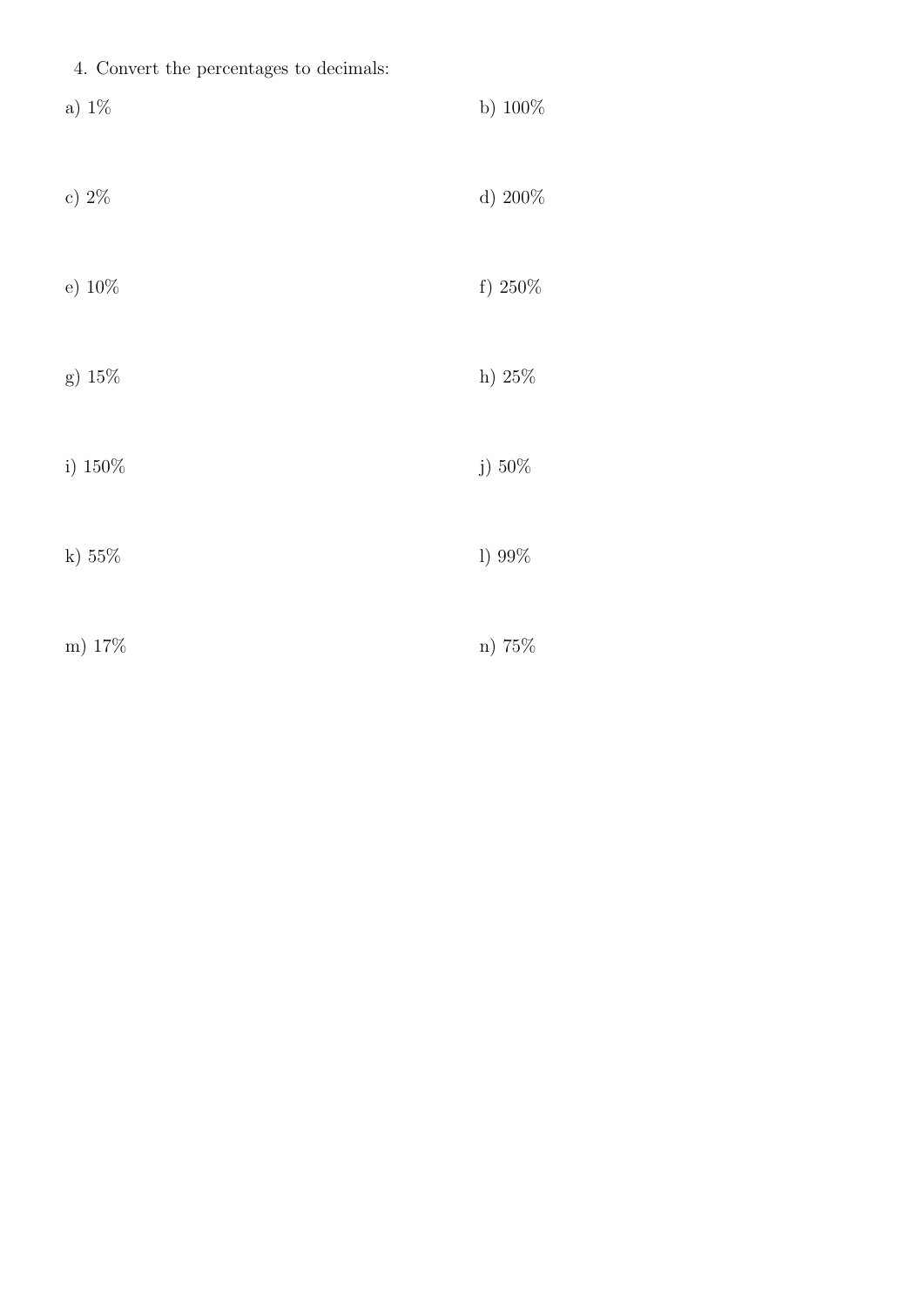5. Convert the fractions to percentages:

a) 
$$
\frac{1}{100}
$$
  
b)  $\frac{3}{10}$   
c)  $\frac{1}{5}$   
d)  $\frac{7}{10}$   
e)  $\frac{1}{10}$   
f)  $\frac{5}{2}$   
g)  $\frac{3}{20}$   
h)  $\frac{1}{4}$   
i)  $\frac{3}{2}$   
j)  $\frac{3}{2}$   
j)  $\frac{1}{2}$ 

m)  $\frac{17}{100}$  $\frac{17}{100}$  n)  $\frac{3}{4}$ n)  $\frac{3}{4}$